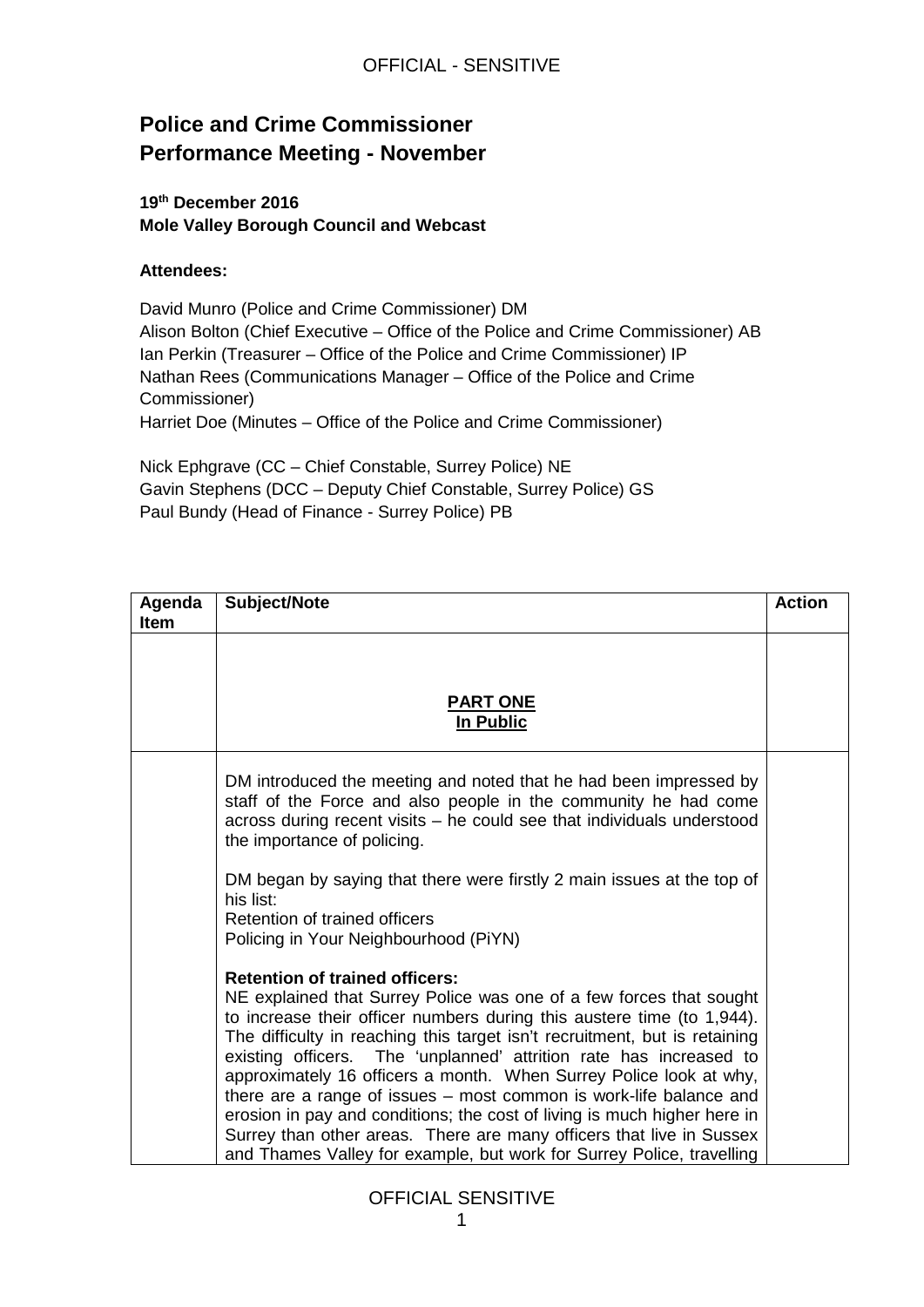in and out of the county. Now neighbouring forces are recruiting, some Surrey Police officers are transferring into the area where they live in order to reduce travelling time and associated costs

DM asked what was being done about this. NE answered that Surrey Police were really doing all they can. The existing government funding formula takes no account of the cost of living, and is being reviewed at the moment. Outside of the funding formula there is some flexibility within Police Regulations; Surrey Police pay bonus payments to firearms officers for example. The amount of money is small per officer, however. The Government has also increased the cap on the South East allowance, meaning that some forces can pay up to £3,000 a year – but no additional money is given by the Government to support this. Chief Constables from across the South East region have considered this and in Surrey there will be an increase of £500 per annum to officers. NE also explained that Surrey Police is trying to make the culture of the force an attractive one.

DM commented that the worry was that neighbouring forces would then also increase allowances, but he does support the Chief Constable. In terms of exit interviews money is not the top reason why officers are leaving – work life balance is. DM asked NE what was being done about this.

NE commented that there is no doubt that demand on officers has increased, as well as the complexity in the types of crimes, for example identity fraud and online grooming are fairly new crimes that require officers to learn a new skill set and investigate in a different way. Work to ensure that children are safeguarded also carries more personal risk. Officers feel they are working harder than before and there is more risk than before. To try and address the issue Surrey Police re-profiled the organisation. The workload per officer has been reduced in the Public Protection area, and Surrey Police work hard with partner agencies to understand repeat demands, for example with missing people.

DM thanked NE for his response and noted that it was critical that Surrey residents get the service that they pay for.

#### **PiYN – Policing in Your Neighbourhood:**

DM explained that this was a local policing model which was now 8 months old. An initial review had been undertaken, which concluded that the model is a sound one. However, there is more to be done, particularly around engaging the public.

NE noted that PiYN is the Surrey Police's response to the increasing challenge of rising demand. There were broadly 2 options – to centralise everything or devolve down to the lowest local level possible. Surrey Police took the option to devolve down, based upon a philosophical approach that local, accountable policing is the bedrock of good service. Under the new model, there has been an increase in accountability locally, with officers taking responsibility right through from reporting of a crime to potentially a disposal at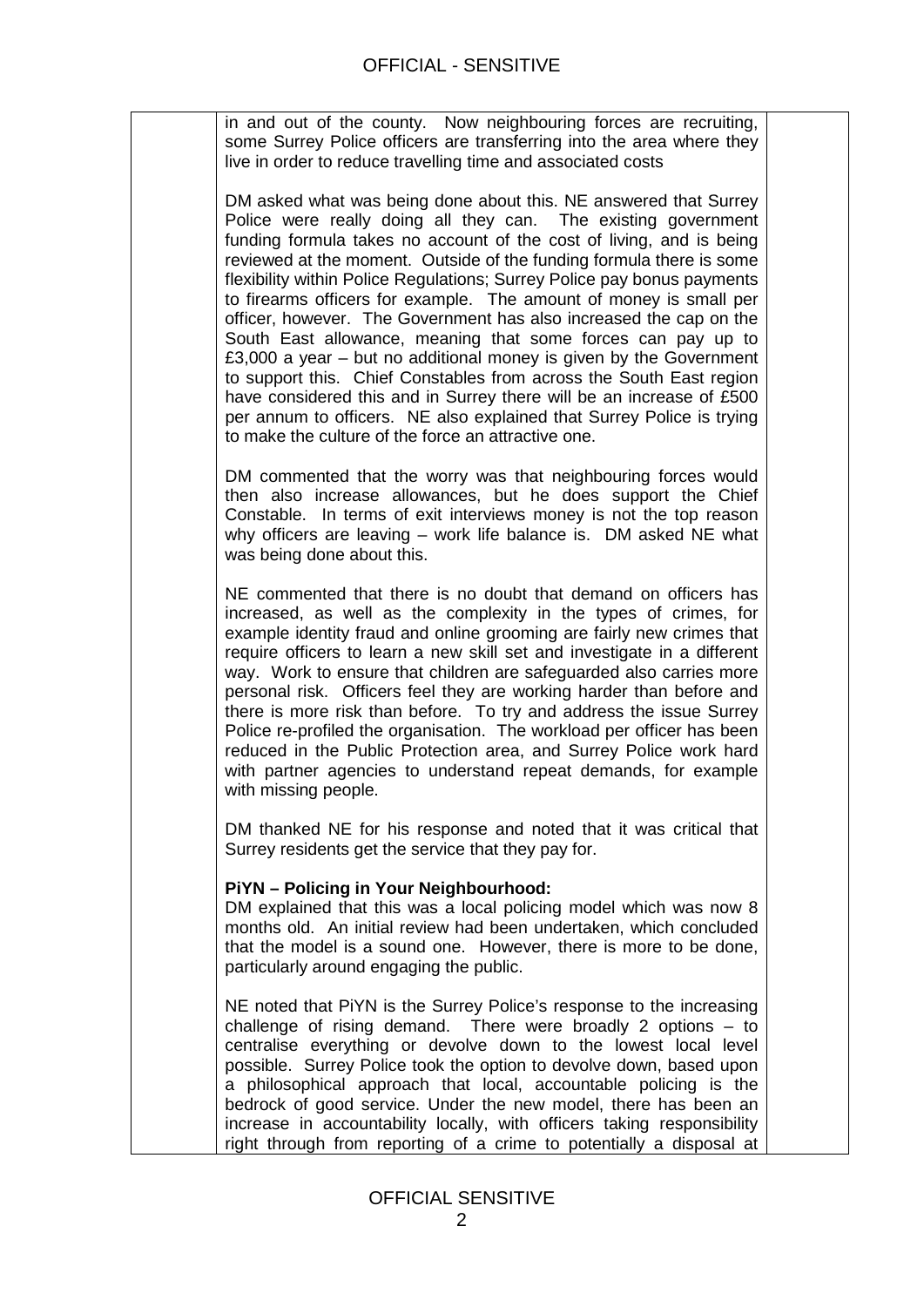## OFFICIAL - SENSITIVE

|    | court. Whereas previously a victim of crime was never sure who was<br>dealing with their investigation, now it remains with one officer. Every<br>Borough and District has an Inspector, and a small but dedicated<br>Safer Neighbourhood Team, which supplement the Area Policing<br>Team by solely problem-solving long term issues. Surrey Police<br>discovered that last year only approximately 20% of calls related to<br>crime, and the Contact Centre have had to think how to triage calls.<br>Manny officers hadn't investigated crimes before, and so lots of<br>training had to be undertaken. The positive outcome rate is now<br>better than before PiYN.                                                                                                                                                                                                                                                     |  |
|----|-----------------------------------------------------------------------------------------------------------------------------------------------------------------------------------------------------------------------------------------------------------------------------------------------------------------------------------------------------------------------------------------------------------------------------------------------------------------------------------------------------------------------------------------------------------------------------------------------------------------------------------------------------------------------------------------------------------------------------------------------------------------------------------------------------------------------------------------------------------------------------------------------------------------------------|--|
|    | DM mentioned that he was getting a trickle of comments saying that<br>individuals aren't seeing a visible presence of officers. He recognised<br>that a visible presence would not necessarily be any help in tackling<br>crime in the 'private space'. NE answered that the new PiYN model<br>requires patrol officers to attend court etc., and so even though there<br>are more officers on patrol than before PiYN, they are having to do<br>more.                                                                                                                                                                                                                                                                                                                                                                                                                                                                      |  |
|    | DM thanks NE and stated that they would continue to return to the<br>topic.                                                                                                                                                                                                                                                                                                                                                                                                                                                                                                                                                                                                                                                                                                                                                                                                                                                 |  |
| 1. | <b>Performance Report against Police and Crime Plan</b>                                                                                                                                                                                                                                                                                                                                                                                                                                                                                                                                                                                                                                                                                                                                                                                                                                                                     |  |
|    | DM noted that some statistics were not looking as good as others -<br>one being the increase in violent crime. NE noted that violent crime<br>has risen this year, and there are 2 elements as to why. Firstly, a lot of<br>time has been spent encouraging vulnerable victims to come forward,<br>and so one element of this increase is increased reporting.<br><b>NE</b><br>explained that this is one rise in crime that Surrey Police should<br>welcome as the service being provided is now better.                                                                                                                                                                                                                                                                                                                                                                                                                   |  |
|    | Secondly, the drive spearheaded by Sir Tom Winsor and HMIC<br>regarding data integrity has meant that all allegations, however minor,<br>must now be recorded as a crime $-$ there is no discretion. A<br>schoolboy fight, for example would need to be recorded as a crime,<br>regardless of how the matter was resolved.                                                                                                                                                                                                                                                                                                                                                                                                                                                                                                                                                                                                  |  |
|    | NE went on to explain that, for example, if you look at ASB there is<br>actually a significant decrease in the recording of this issue which<br>correlates exactly with an increase in low level violent crime.<br>Effectively, what used to be recorded as ASB is now being recorded<br>as violent crime.<br>DM asked about the reduction in performance relating to domestic<br>burglary. NE answered that the domestic burglary offending rate has<br>actually dropped year on year for roughly 5 years and that levels are<br>still low, although he didn't want to sound complacent. NE explained<br>that the detection rate was what DM was referring to. Surrey Police<br>have had to make difficult choices and move experienced detectives<br>to other areas in need. Burglary teams are now smaller and less<br>experienced than they were. This had been a tough choice to make,<br>but one that had to be made. |  |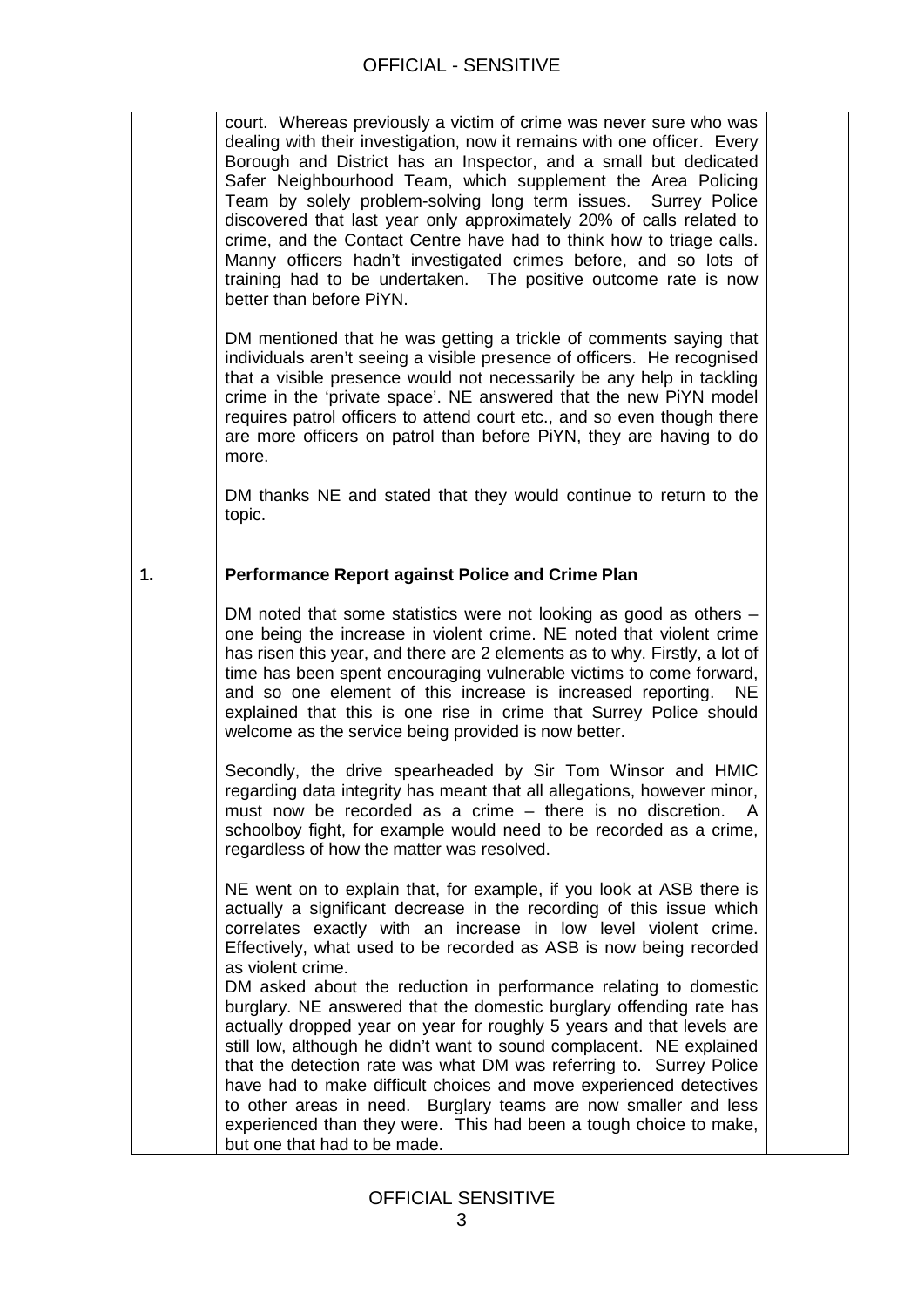| 2. | <b>Financial Report</b>                                                                                                                                                                                                                                                                                                                                                                                                                                                                                                                                                                                                                                                                                                                                                                                                                                                                                                                                                      |  |
|----|------------------------------------------------------------------------------------------------------------------------------------------------------------------------------------------------------------------------------------------------------------------------------------------------------------------------------------------------------------------------------------------------------------------------------------------------------------------------------------------------------------------------------------------------------------------------------------------------------------------------------------------------------------------------------------------------------------------------------------------------------------------------------------------------------------------------------------------------------------------------------------------------------------------------------------------------------------------------------|--|
|    | DM asked for an update on Body Worn Video (BWV). NE explained<br>that GS has led the programme, which is about to launch the first<br>tranche in Guildford. GS added that Surrey Police took the decision to<br>go with the same equipment as Sussex Police, and were initially let<br>down by suppliers around infrastructure. Implementation kicks off in<br>Guildford before rolling out more widely, and next year there will be a<br>focus on editing, management and storage of information.                                                                                                                                                                                                                                                                                                                                                                                                                                                                           |  |
|    | NE commented that the ability of individual Chief Constables to tackle<br>te breadth and complexity of modern demand on their own is virtually<br>impossible and so Surrey Police have worked with Sussex Police to<br>make the most of Specialist Capabilities - Specialist Crime and<br>Special Operations are areas that have been shared with Sussex and<br>have benefited from resilience increases. For example, both the<br>Shoreham disaster and the flooding across Surrey and Sussex a<br>couple of years ago were policed by both forces. A bilateral<br>arrangement whilst beneficial is limited though, and there has been a<br>successful application for money to support collaboration across the<br>region (which included Surrey, Sussex, Thames Valley and<br>Hampshire). There is also the potential future collaboration across<br>other blue light services, including when or whether to add Surrey Fire<br>& Rescue to the Commissioner's portfolio. |  |
|    | DM asked NE to outline details regarding collaboration.                                                                                                                                                                                                                                                                                                                                                                                                                                                                                                                                                                                                                                                                                                                                                                                                                                                                                                                      |  |
|    | DM mentioned that he wanted to return to Rural Crime at a later date.<br>He noted that he was pleased with improvements that had been made<br>regarding the 101 non-emergency number, but there was still a way to<br>go.                                                                                                                                                                                                                                                                                                                                                                                                                                                                                                                                                                                                                                                                                                                                                    |  |
|    | DM thanked NE and added that taking victims through the Criminal<br>Justice process is still an issue, and he was unhappy with the current<br>situation/progress.                                                                                                                                                                                                                                                                                                                                                                                                                                                                                                                                                                                                                                                                                                                                                                                                            |  |
|    | NE noted that the Force's response is significantly improved with<br>regards to Domestic Abuse. There has been lots of support from<br>other services which is incredibly important, for example ESDAS (East<br>Surrey Domestic Abuse Services). In terms of higher-end offending<br>(rape and serious sexual offences) the success rate for prosecuting<br>offenders has risen enormously. Better relationships with the CPS<br>(Crown Prosecution Service) and highlighting the issue of delay in<br>advice has now led to an improvement in the turnaround time for<br>advice files, which means that victims would get to court quicker.<br>There is lots to be positive about.                                                                                                                                                                                                                                                                                          |  |
|    | demonstration of how Surrey Police are dedicated to tackling abuse<br>(particularly against women).                                                                                                                                                                                                                                                                                                                                                                                                                                                                                                                                                                                                                                                                                                                                                                                                                                                                          |  |
|    | DM stated that there were examples of really good areas of work also.<br>He noted that NE was wearing his white ribbon badge, a                                                                                                                                                                                                                                                                                                                                                                                                                                                                                                                                                                                                                                                                                                                                                                                                                                              |  |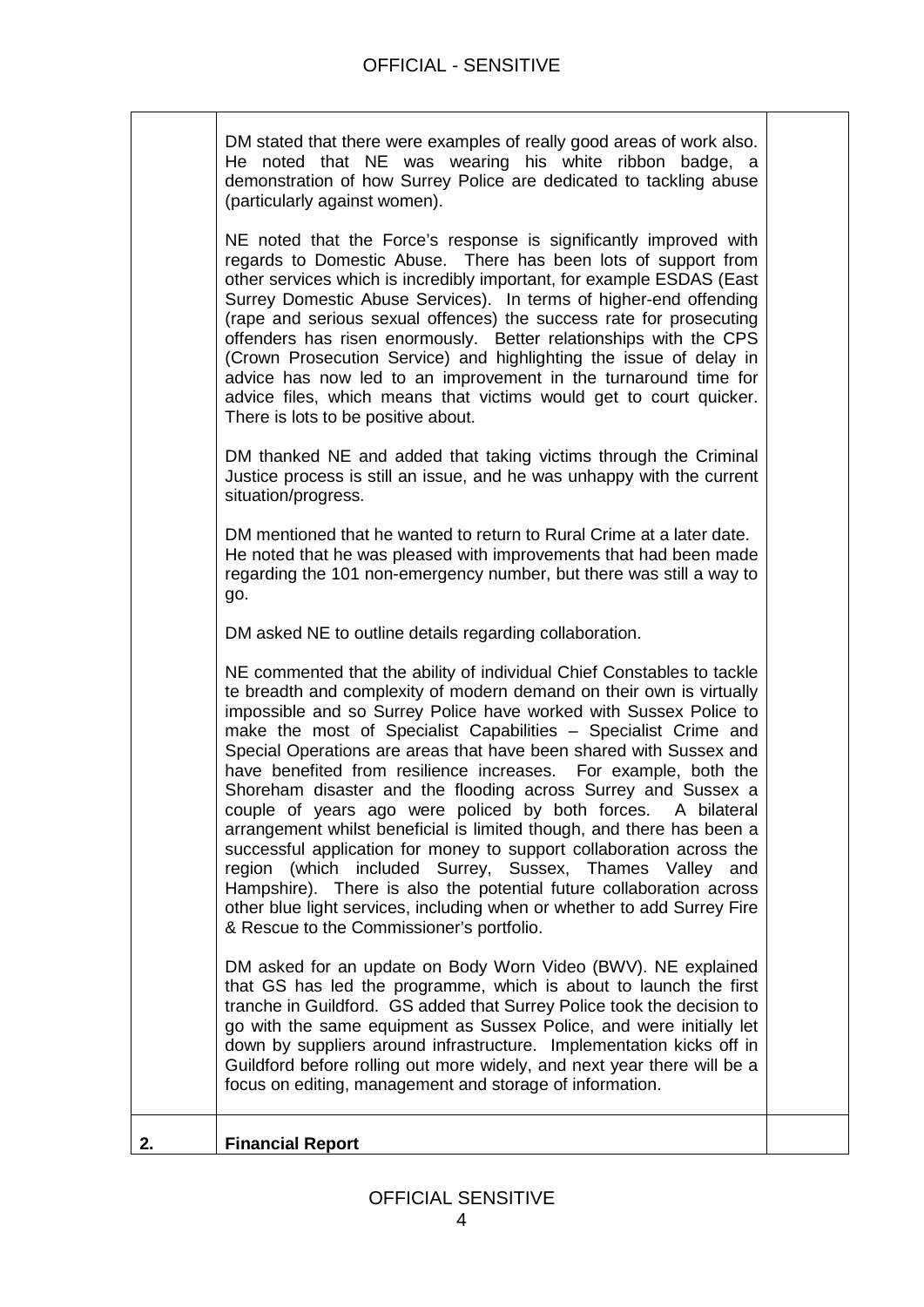|    | DM commented that now was an interesting time financially.<br>There are 2 major issues for Surrey Police:<br>1. Surrey Police are underspent by some margin<br>2. There is still the need for savings to be made<br>NE noted that the main factor in the underspend is the inability to<br>maintain officers at 1,944. NE added that Surrey Police have been<br>able to use the underspend to provide support to officers on the<br>frontline, however. There has also been more money spent in<br>overtime. In terms of savings, NE explained what the colours meant:<br>Green = savings that the Force are highly confident will be available<br>Amber = savings that will potentially be available, with a degree of<br>movement in the date<br>$Red = concern$ that there will be no savings<br>Purple = Areas where no business cases have been developed yet,<br>but areas that show potential for savings. This is the most volatile<br>area.<br>DM highlighted how important it was that savings are achieved.                                                                                                                   |           |
|----|------------------------------------------------------------------------------------------------------------------------------------------------------------------------------------------------------------------------------------------------------------------------------------------------------------------------------------------------------------------------------------------------------------------------------------------------------------------------------------------------------------------------------------------------------------------------------------------------------------------------------------------------------------------------------------------------------------------------------------------------------------------------------------------------------------------------------------------------------------------------------------------------------------------------------------------------------------------------------------------------------------------------------------------------------------------------------------------------------------------------------------------|-----------|
| 3. | HMIC - Preparedness for Management Standards                                                                                                                                                                                                                                                                                                                                                                                                                                                                                                                                                                                                                                                                                                                                                                                                                                                                                                                                                                                                                                                                                             | <b>JB</b> |
|    | The item was noted. It would be returned to at a future meeting.                                                                                                                                                                                                                                                                                                                                                                                                                                                                                                                                                                                                                                                                                                                                                                                                                                                                                                                                                                                                                                                                         |           |
| 4. | <b>Pension Arrangements</b><br>DM stated that pension arrangements was a very important part of the<br>Surrey Police's budget.                                                                                                                                                                                                                                                                                                                                                                                                                                                                                                                                                                                                                                                                                                                                                                                                                                                                                                                                                                                                           |           |
| 5. | <b>Proceeds of Crime Act (POCA)</b><br>DM asked NE how important it was that Surrey Police extract the<br>maximum amount of money available.<br>NE explained that there is a dedicated Economic Crime Unit (ECU)<br>who pursue criminals both pre and post-conviction for money. Whilst<br>Surrey Police can seize money, the Force can't keep it all - some<br>money goes to the Government, for example, with confiscation orders<br>Surrey Police keeps less than 20% of money seized. NE explained<br>that Surrey Police use the income gained to fund officers in the<br>Economic Crime Unit, which amounts to roughly 5 officers $-$ a virtuous<br>circle. There has been a reduction in this money in the past couple of<br>years, which means that Surrey Police may have to invest in the ECU<br>in the future. It is important for the unit to pursue criminal assets as<br>this is value for money for the Surrey public.<br>DM commented that it wasn't just about the money; it further inhibits<br>criminals. DM went on to state that he was interested in the position<br>nationally, and stated how important POCA was. |           |